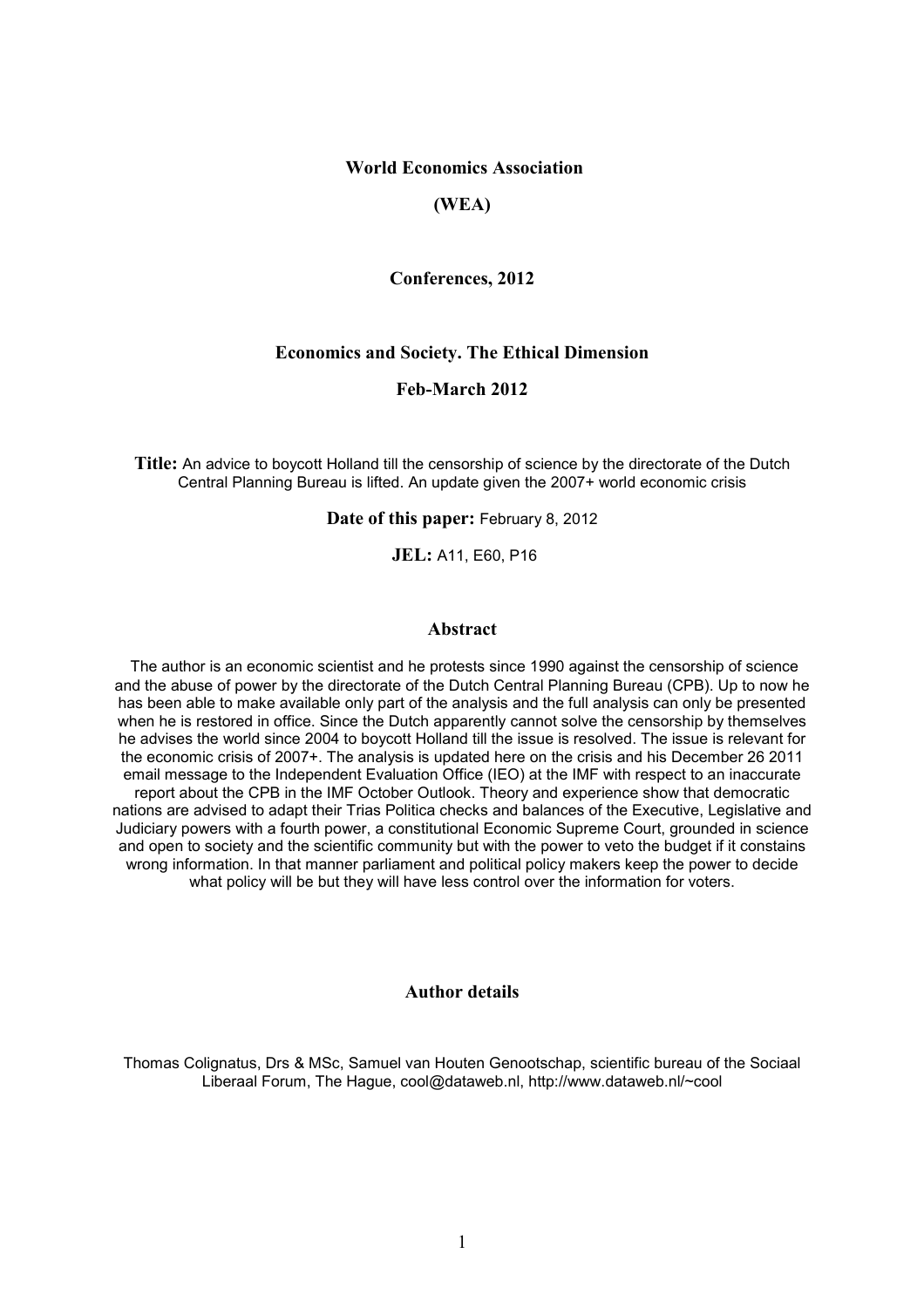### Introduction

As an economic scientist I protest since 1990 against the censorship of science and the abuse of power by the directorate of the Dutch Central Planning Bureau (CPB), see Colignatus (1990). Up to now I have been able to make available only part of the analysis and the full analysis can only be presented when I am restored in office. Since the Dutch apparently cannot solve the censorship by themselves I advise the world since 2004 to boycott Holland till the issue is resolved, see Colignatus (2004). The economic crisis of 2007+ adds to the drama. The analysis in 1990 concerned unemployment and is directly connected to the present, both in the onset of the crisis and for the future resolution. Since policy makers could not resolve unemployment back then they decided to deregulate markets, see Colignatus (2011a). If the world wants to resolve the economic crisis then it requires the proper economic analysis. Perhaps other economists can develop the analysis too or policy makers might randomly hit the proper policy but up to now there is little to show for that. The best solution would be that the Dutch government resolves the censorship. Since this apparently does not happen by itself I advise the world to boycott Holland till it is resolved. PM. I have my hesitations about the notion of a weblog but in February 2012 I set up http://boycottholland.wordpress.com.

The IMF has an Independent Evaluation Office (IEO), http://www.ieo-imf.org, see also Wolf (2011). On last "Boxing Day" I wrote its director Moises Schwartz with respect to a misleading discussion about the Dutch Central Planning Bureau (CPB) in the October Outlook, IMF (2011). Next to describing the situation, I also included this statement:

"Hence, if you allow some logic: the current most advanced economic theory causes the advice to boycott Holland till that censorship of science is lifted. Economic scientists who do not support that advice are behind in theory. My proposal is that the IMF adopts that analysis as well, and supports that advice in its reports to governments." I also explained: "I am also advising the dismissal of Dutch professors of economics, for their neglect of the integrity of economic science."

I have some doubts about the PAE-network, see Colignatus (2005). I consider myself to be a neoclassical economist in the tradition of Keynes and Tinbergen. Both were open-minded about all kinds of approaches but savoured the combinations that worked. It seems best when advice can be put into the neoclassical mold that every economist knows by training. Mathematics is crucial but must be applied correctly. For example, I protest when Kenneth Arrow and Amartya Sen apply mathematics in a wrong manner, in a way that indicates that they apparently do not understand what democracy means, see my book "Voting Theory for Democracy", Colignatus (2011b). I don't see much consistency on this in the PAE-network, e.g. there is criticism on the use of mathematics but Sen still would be some kind of hero even though his bad application of math is destructive for democracy. In a discussion in the Monthly Review, see Thomas Palley (2010), there is still the suggestion of class struggle, but this is kind of strange since Labour parties once were big in Europe, and the problem was and is that their economists want so much to be respected that they stop thinking. But we see this in virtually all political parties. Whatever this be, it seems relevant that also the PAE-network hears about both my advice to boycott of Holland and message to IMF-IEO.

I noticed that some Dutch economists have been publishing in the "Real-World Economics Review" but readers of that journal are now warned that these Dutch economists have been misguided or deficient on integrity for years. Arjo Klamer has an international reputation as a critical economist but he has been silent about the censorship. At www.feed-charity.org I see today that one of the trustees has been the chief editor of a Dutch economics magazine ESB that has consistently blocked my protest against that censorship.

UNESCO (2012) has an ethics programme and database under the header of Social and Human Sciences, where the ethics are directed at Science and Technology, where economics apparently is not counted as a science. Economic theory has a lot to say about ethics but professional organisations of economists haven't done much on it. Facts are sacred but censorship isn't a fact ?

The following mentions some aspects of the advice.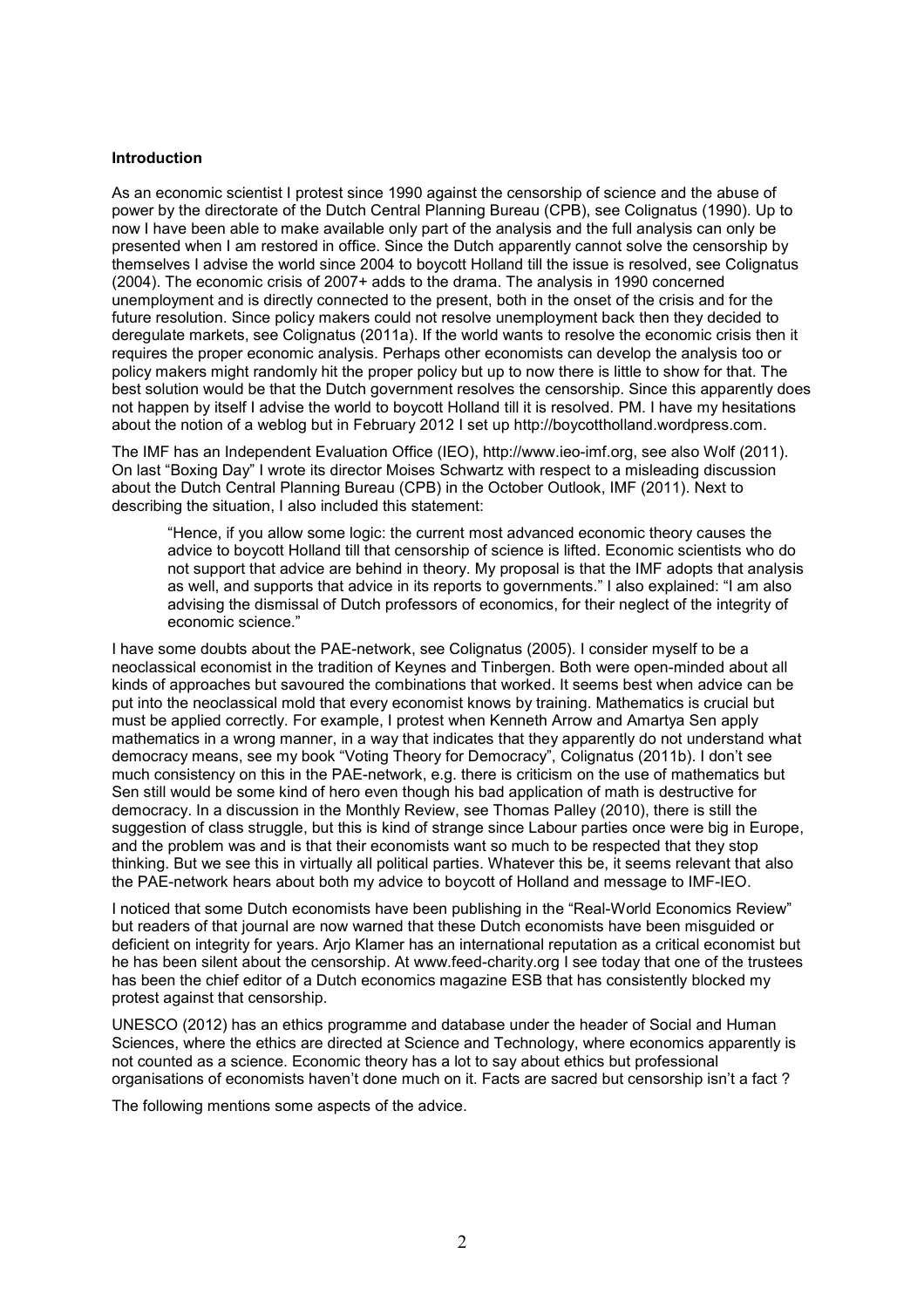### The general issue concerns democracy and science

Let me first outline the general problem, then indicate the economic process behind the current crisis, and then return to the advice to boycott Holland. More details can be found in my book Definition & Reality in the General Theory of Political Economy (DRGTPE), Colignatus (2011a), and on my website. Note that all this remains an indication only since the full analysis can only be published when I am restored in office.

When we consider the various economic crises across nations and across time we best look for common factors. The basic factor that we can identify is the Trias Politica structure of Western democracies, the separation of power over the Executive, Legislative and Judicial branches. The present checks and balances are imperfect. This structure allows too much leeway for forces that are detrimental to the economic well-being of the population at large, their economic security and their pursuit of happiness. The structure of economic policy making allows politicians, bureaucrats and special interest groups too much room to distort the contribution of economic scientists. The conceptual scheme of the Trias Politica was a useful ladder to climb out of the situation of feodality and absolute kings. But a ladder is not a goal in itself. Democracy is a living concept and can develop further. If we find that the Trias Politica fail with regards to our needs, then we should adapt it. The general notion is that we need a constitutional amendment for an Economic Supreme Court that will be open to the scientific community but that also has the power to veto the budget if it misstates information.

The current economic crisis fits this diagnosis. It would be a project by itself to identify the various legitimate warnings by many others over the last decades that weren't properly used for policy. See some comments on this below. Presently we focus on the censored analysis of 1990.

#### Europe and the euro in January 2012

Holland had growing unemployment in the wake of the oil crisis around 1973, partly because of its own resources of natural gas ("the Dutch disease"). Policy makers concluded to a low wage policy and export led recovery. See the record of export surplusses, Colignatus (2009a). The policy implies the export of unemployment. If Japan had run such surplusses then the world would protest loudly, but Holland is a small country. After 2000 Germany started to copy the Dutch example, see Burda & Hunt (2011). For Southern Europe it has become very difficult to compete. Clearly, Southern Europe has issues of economic management too but the unfair competition from Germany and Holland does not help.

Suppose that Southern Europe would tell Germany and Holland that they should stop their aggressive export policies. Will voters in Germany and Holland believe them ? No, they will respond that the Southerners are using a self-serving argument, and cannot be trusted. Hence, the issue should be resolved in Germany and Holland. Holland is in a special position, given the censorship of science that already lasts 20 years.

In the discussion on the euro in 2011, it is curious to see Germany and Holland accusing Southern Europe of lax management but neglecting their own contribution to the problem. Greek statistics are a huge topic in common discussion but the censorship of science in Holland is absent there. The IMF visits Greece on its import deficit but doesn't visit Germany and Holland on their export surplusses.

The Dutch government proposed tough implementation of the budgetary rules, see ECFR (2011). The first element is: "Zunächst einmal bedarf es verlässlicher Zahlen. Es müssen unabhängige nationale Institutionen für Statistiken und Schätzungen eingeführt werden." (First there need to be reliable data. There must be independent national institutes for statistics and estimates.) This request has been adopted in the official decisions and documents. Thus, each eurozone nation would have its own CPB. There are some obvious objections: (a) independent is not the same as scientific, (b) there is still censorship at the CPB, so the Dutch example is not inviting.

The Dutch media don't seem to care about a dismissed econometrician who relates about events 20 years in the past. But of course, these are mere media, and the responsibility falls to fellow scientists. The president of the Dutch Academy of Sciences, Robbert Dijkgraaf (who will head the Institute of Advanced Study in Princeton) refuses to respond on the issue of the censorship. In Holland he is popular in the media but apparently he focusses on physics and has not looked into the failure of economic science in Holland to deal with the mass unemployment and the current crisis. It is not impossible that he thinks that economic policy comes about by alchemy anyway.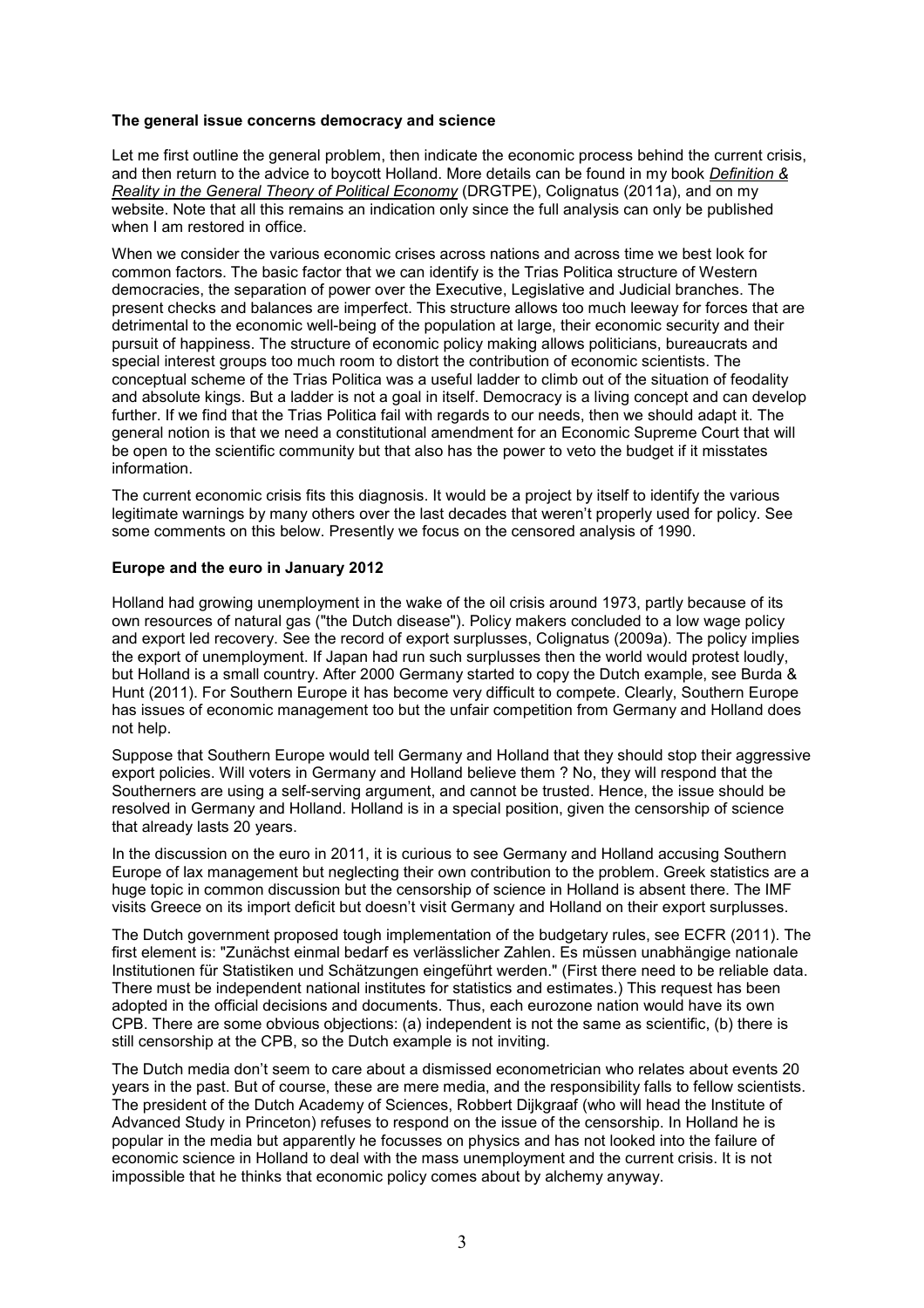Foreign scientists have "inspected" the Dutch Central Planning Bureau (CPB) but they neglected me and my protest against censorship of science. For example professor Zimmermann in 2003 or professor Hellwig in 2010. Once trust is corrupted, it is difficult to restore. At the Levy Institute I recently noted that there is a link to professor Robert Haveman, see my comment here: http://boycottholland.wordpress.com/2012/02/07/on-the-economic-synthesis-including-minsky-andgodley. A special position has the "inspection" of 1997 when I happened to meet Anton Barten at a CPB-reunion and actually was invited to tell about the case, see my report at http://www.dataweb.nl/~cool/Thomas/English/TPnCPB/Audit/Index.html. The committee judged the matter to be "old" which is a misstatement of pure fact, since the censorship continues till this day. Member of the committee was professor Richard Blundell, who recently was part of the IFS Mirrlees Review on the taxes of the United Kingdom, see http://www.ifs.org.uk/mirrleesReview. I haven't checked but it seems likely that "tax specialists" still neglect my analysis on the tax void and the dynamic marginal tax rate, see DRGTPE. The UK pays a high price for professor Blundell's misconception of what censorship factually means.

Also Paul Krugman recently argued: "And you don't have to be a right-winger to acknowledge that yes, very high marginal tax rates act as a disincentive to productive activity. So real GDP may well fall significantly." http://krugman.blogs.nytimes.com/2011/12/28/more-on-the-burden-of-debt/. However, see DRGTPE p140-145 on the dynamic marginal tax rate, and p222-224 on Krugman's (earlier) distance from the literature on taxation. Krugman hopefully awakens from his dogmatic slumber.

See Colignatus (2011cd) for a solution approach to the euro problem.

#### The US in 2009

The US federal minimum wage in 2009 provides for an annual net minimum of approximately \$10,800. Because of taxes and FICA the gross minimum wage costs rise to about \$12,700. However, nobody is allowed to work below the minimum wage and hence those \$1,900 of taxes and premiums are not collected. US laws thus create a "tax void". Levies are officially declared on paper but not collected because of that other regulation. On top of that there is a sales tax with an average value of 8% which wedge both reduces the net minimum and increases gross costs at the sales window. Total minimum wage costs may be as much as 25% above the actual net minimum that many would be able and willing to work for. Millions of low productivity workers are pushed into unemployment, poverty, the illegal economy or crime, and get trapped there because this experience does not add to productivity.

The situation comes about by various curious rules. FICA is collected without exemption or tax credit because it is supposed to be an "insurance". It should be obvious that it is rather nonsensical to use that label at the subsistence wage. Indeed, the tax system does not fall into that category mistake and has a proper Earned Income Tax Credit. Here, however, the convention is to adjust tax rates for inflation. But subsistence is a social phenomenon and rises with the level of general welfare that consists of inflation and the average real growth of income. Fifteen years ago a poor household would not have had a computer but nowadays it seems like a requirement for participation in society, for example to apply for a job and let the kids do their homework. Hence, over the last 60 years there have been different indexations of taxes and the social minimum, which has caused tax exemption to linger behind, so that an ever increasing gross minimum wage was necessary to provide for the proper net income. The proper approach would have been to index both subsistence and tax exemption on the general rise in welfare.

In the first months of 2008 most people tended to think that our financial system was basically sound. Banks were well respected, Fannie May a steady rock and Alan Greenspan the ultimate sage. Things turned out a bit different but that does not stop most of us to think that other parts of our social system must be sound. Perhaps only the insane assume spooks everywhere while we the normal people have to assume a minimum of stability in order to maintain that mental health. Alas, it pays to be more critical on more issues, also on taxes and social welfare.

#### Both Europe and the USA

We now find that our system of taxation, social welfare and the minimum wage is as well managed as the financial system. The managers of our social system do not look at the overall outcome but only consider their own subsystem. In our financial system, the crash causes some attention since it are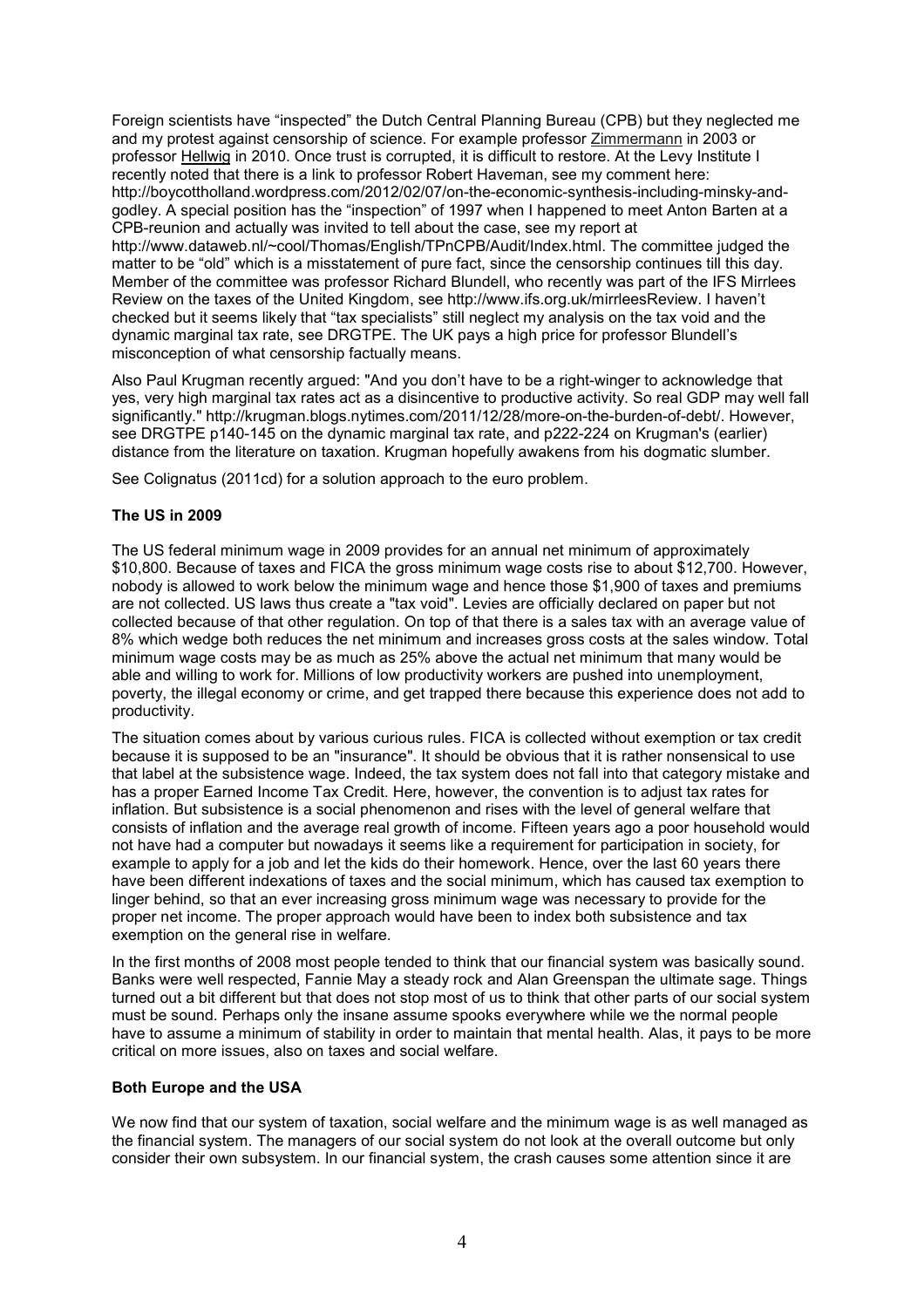companies and the rich that seem to suffer. In our social system, it have been the poor and powerless that have been suffering for decades but here it could be blamed on their character.

A crucial notion is that the two malfunctions hang together. Since the basic cause of the gradual rise of unemployment at the bottom was not noted, it was misconstrued as a general rise of unemployment, and then fought, first in the 1970s with vulgar Keynesianism that caused inflation, then in the 1980s with symbolic Monetarism that worked only temporarily, then since the 1990s with Deregulation. We can see a docter at work who guesses at the diagnosis and tries various treatments. Afraid that the patient would succumb under the cost of Iraq the docter allowed the nonregulation of some financial markets but thereby caused its actual disintegration.

Since the 1990s stagflation has been repressed by Deregulation, but it returns now that we start to regulate again.

At the Levy institute it is popular to hold that Hyman Minsky and Wynne Godley forecasted the current crisis with their analysis on debts, see also Bezemer (2009). I don't quite agree because the Deregulation was intentional. Aggregate demand was stimulated not by government deficits but by releasing capital from contraints. The "supply side" years were also "Keynesian" years. The intention of Deregulation was risky but precisely therefor it was not something that came about automatically. We can look at Canada that managed a more conservative path, and not by mere chance. Alan Greenspan entertained a belief but wasn't entirely in the dark about what he was doing.

Richard Koo (2011) is enlightening on what is happening now. Yet I don't agree with Koo's statement: "The Maastricht Treaty with its rigid 3 percent GDP limit on budget deficits made no provision for balance sheet recessions. This is understandable given that the concept of balance sheet recessions did not exist when the Treaty was being negotiated in the 1990s." Perhaps the word "balance sheet recession" did not exist but the notion of a Jubilee has been with us since biblical times and not for nought. Keynes's General Theory deals with the Great Depression and not by neglecting debt. Instead, the gravest "error" of the Maastricht treaty is the absence of a rule on trade imbalances – and we must use quotation marks since that absence seems a deliberate error. Given the Dutch policy for surplusses on the external account it is no surprise that such a rule is lacking. The Dutch dogma on its export policy is apparently so ingrained that also Dutch economist Bezemer refuses to dig deeper into the censorship at CPB, see Colignatus (2009b).

With this the underlying economic process, let us return to the management of society. We thus can distinguish regulations and the managers who deal with them, with their scope of responsibility and the required integrity at the execution. Next to the various subsystems there is the overall coordination that might be done by a Central Planning Bureau or the US Council of Economic Advisors. On top there is the current political structure of the Trias Politica. DRGTPE contains a theorem and proof that clarifies that the present system does not work well. The facts confirm that conclusion.

In lay terms: People say that they respect science but they choose a system that disrespects it. How many stones do the non-donkeys require to revise their Constitution ?

#### Some notes on mathematics

An econometrician dismissed from a Central Planning Bureau can become a teacher of mathematics. The didactics of mathematics became a new problem area. It appears that mathematicians are trained for abstraction but when in class they are confronted with real life pupils and students. They resolve their cognitive dissonance by relying on tradition and structurally blaming the victim if he or she doesn't understand. Mathematics can be a tool for authority but also a tool for freedom. To enhance the scope for the latter, see my two books "Elegance with Substance" (EWS) (2009) and "Conquest of the Plane" (COTP) (2011e) and memo "Neoclassical mathematics for the schools" (2011f).

Richard Gill (2012) reviews EWS and COTP. It was special to me that I could find something about the notion of a derivative, as developed by Newton and Leibniz, but it is even more special that Gill is open to the novelty. He was trained in Cambridge, now professor of mathematical statistics in Leiden and member of the Royal Dutch Academy of Sciences. He is no expert on the didactics of mathematics and he doesn't discuss other improvements in EWS and COTP, but his open minded review can be greatly recommended.

I already referred to voting theory and misguided mathematical analysis. Where the CPB directorate not only blocked my analysis on unemployment but also the other papers, also the one on Arrow's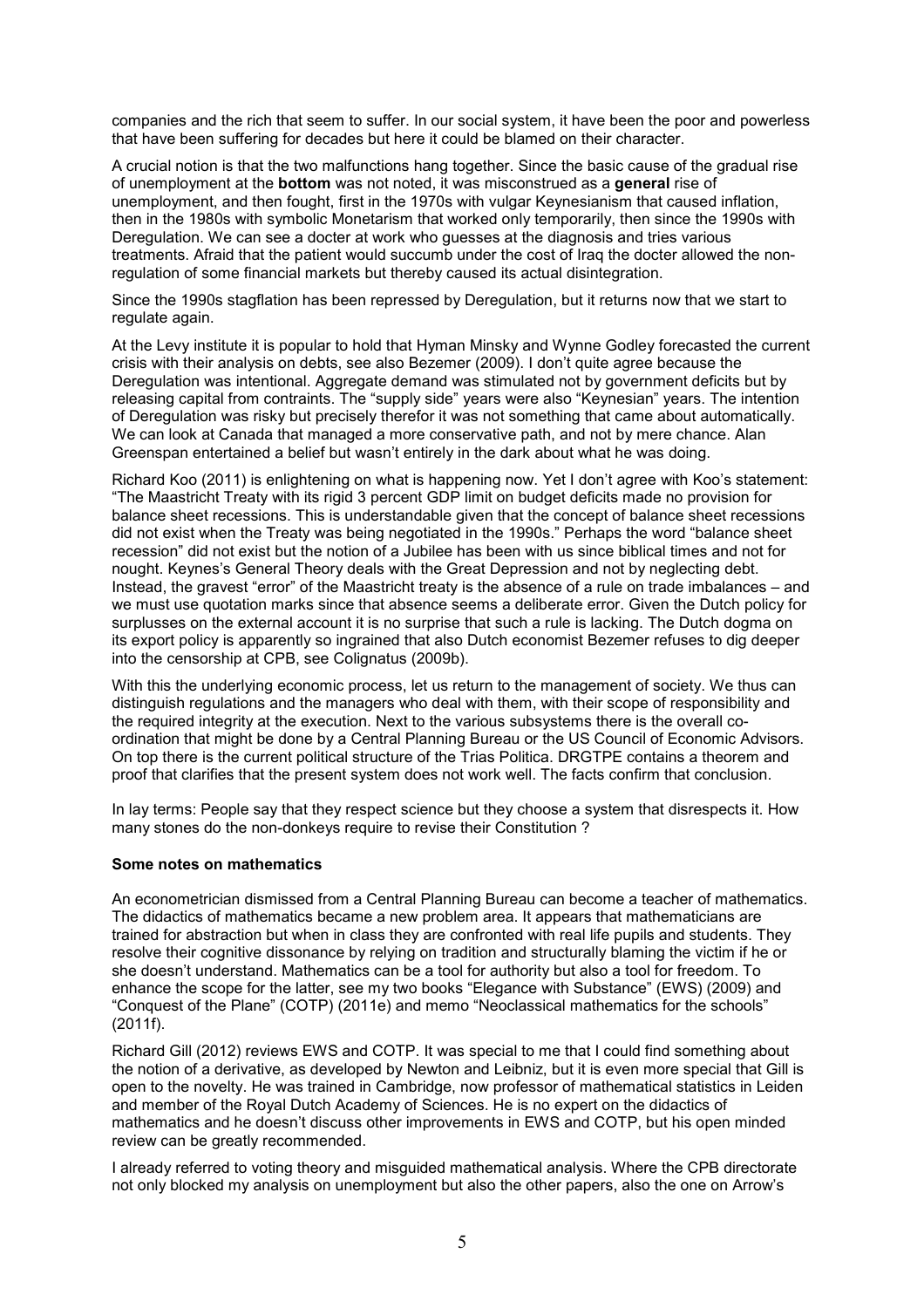Impossibility Theorem, I had hoped on some support from mathematicians. On the contrary, it appeared that they did not understand the issue themselves either and were inclined to kill any messenger who showed that they did not understand it. A recent event causes Colignatus (2011g). Consider the consequences of the state of democracy in our modern nations …

We need to distinguish between mathematicians and engineers, who will have more eye for reality. However, "financial engineering" may still lack the code of honour that bridge builders have, see Steinsaltz (2011), who favourably refers to Nicolas Bouleau. A good exception is also financial engineer Paul Embrechts who participated in Danielsson et al. (2001) in a warning on Basel II. On balance however, I maintain (also in "Elegance with Substance") that part of the responsibility for the current crisis falls to "mathematicians" as well. Let them work hard towards improvement.

PM. It is a pity that my education did not include a law degree, however, so that I could have reported about their role in the crisis.

### Conclusion

Let us return to the situation in Holland. Stress in Dutch society has been building up. The misguided economic analysis at CPB causes mass unemployment for low wage workers, which conflicts with Dutch values, and which Holland has tried to resolve with a system of benefits financed by natural gas resources and aggressive export policies. The social tensions came with the murders of politician Pim Fortuyn in 2002 and the film maker Theo van Gogh in 2004, while Dutch demagogue Geert Wilders apparently was one of the sources of inspiration for that mass killer in Norway in 2011. There are many other events that draw less international attention. The economic crisis increases the stress but there still is no sign of respect for scientific liberty. To cut it short: let the world help out and boycott Holland till scientific liberty is restored.

People frequently wonder whether economic science allows a clear message. Now at least there is one. Please stop buying the flowers, Gouda cheese, Heineken beer, Philips appliances, Air France - KLM airflights, Shell gasoline, Aegon insurance, stop listening to dj Armin van Buuren or looking at fashion model Doutzen Kroes, and so on, with the exception of the internet and other sources for the freedom of thought. All this, till the integrity of science is restored.

http://boycottholland.wordpress.com/

#### References

Thomas Colignatus is the preferred name of Thomas Cool in science.

- Bezemer, D. (2009), "No One Saw This Coming": Understanding Financial Crisis Through Accounting Models," http://ideas.repec.org/p/pra/mprapa/15767.html
- Burda, M. and J. Hunt (2011), "The German labour-market miracle", http://voxeu.org/index.php?q=node/7200
- Colignatus (1990), "After 20 years of mass unemployment: Why we might wish for a parliamentary inquiry", CPB internal note 90-III-38, http://www.dataweb.nl/~cool/Thomas/Nederlands/TPnCPB/Record/1990/12/18/index.html
- Colignatus (2004), "After 35 years of mass unemployment: an advice to boycot Holland", http://ideas.repec.org/p/wpa/wuwpgt/0405001.html
- Colignatus (2005), "Economics as a zoo. Economists should select labels that advance understanding", http://ideas.repec.org/p/wpa/wuwpgt/0502074.html
- Colignatus (2009a), "A macro-economic lesson from Holland", http://www.dataweb.nl/~cool/Papers/Drgtpe/Crisis-2007plus/2009-03-31-MacroLesson.pdf

Colignatus (2009b), "Comparison to Bezemer on "No one saw it coming"", http://www.dataweb.nl/~cool/Papers/Drgtpe/Crisis-2007plus/2009-10-23-ColignatusVsBezemer.pdf

Colignatus (2009c), "Elegance with Substance", http://www.dataweb.nl/~cool/Papers/Math/Index.html

Colignatus (2011a), "Definition & Reality in the General Theory of Political Economy", http://www.dataweb.nl/~cool/Papers/Drgtpe/Index.html